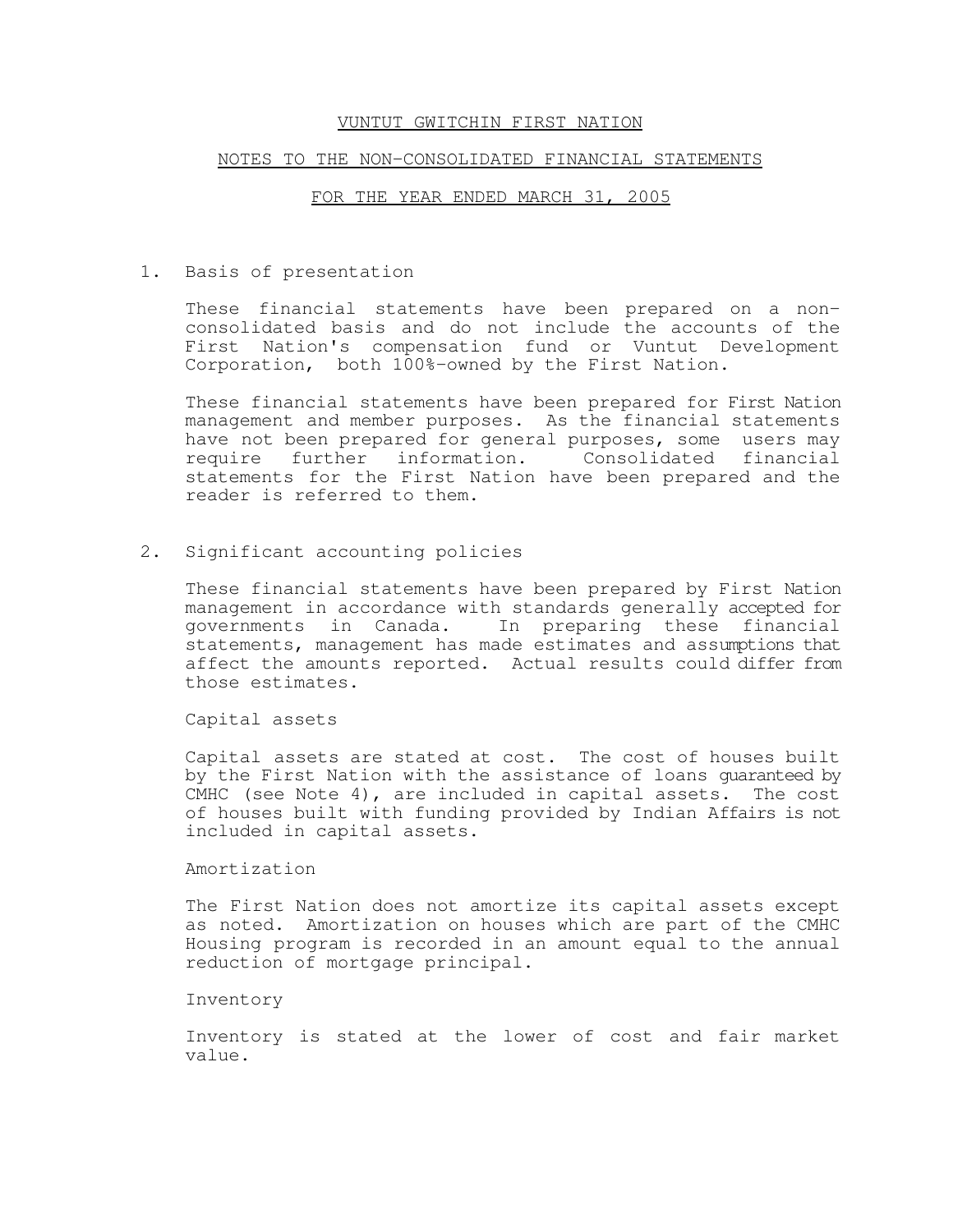# NOTES TO THE NON-CONSOLIDATED FINANCIAL STATEMENTS (CONTINUED)

#### FOR THE YEAR ENDED MARCH 31, 2005

2. Significant accounting policies (continued)

Revenue recognition

Contributions under the terms of agreements are recognized as revenue at the time applications are approved by the relevant funding agency.

Surplus

All unexpended items of revenue are treated by the First Nation as surplus, except for certain capital projects where unexpended revenues are deferred until the project is complete.

Financial instruments

The First Nation's financial instruments consist of cash, accounts receivable, temporary and long-term investments, accounts payable, amounts due to related parties and long-term debt. Unless otherwise noted, it is management's opinion that the First Nation is not exposed to significant interest, currency or credit risks arising from these financial instruments.

3. Reserves

Pursuant to its agreement with Canada Housing and Mortgage Corporation, the First Nation is required to segregate funds for replacement and subsidy surplus reserves. The expenditures from these funds are restricted by the terms of the agreement.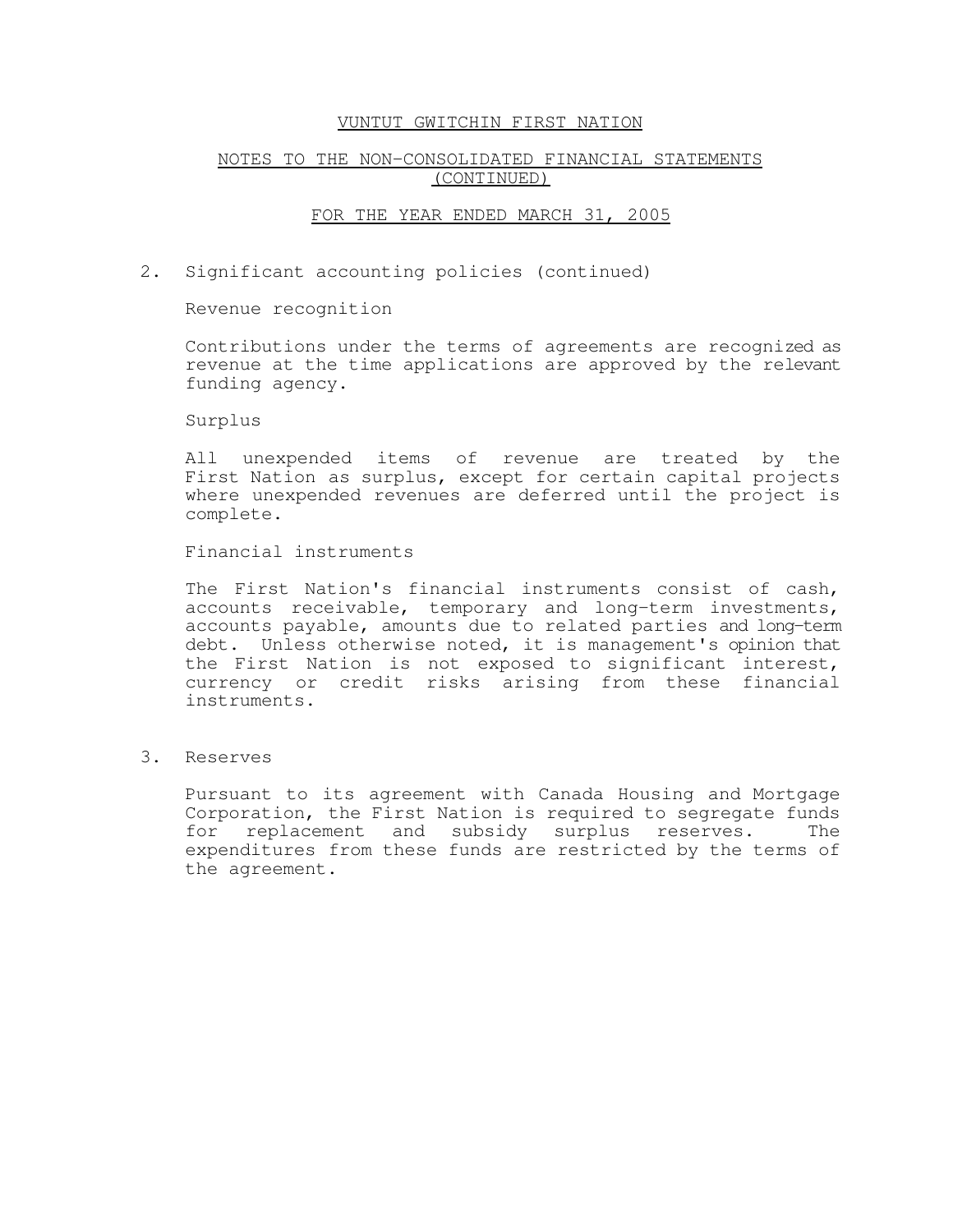# NOTES TO THE NON-CONSOLIDATED FINANCIAL STATEMENTS (CONTINUED)

## FOR THE YEAR ENDED MARCH 31, 2005

4. Long-term debt

Mortgages payable

Amounts shown as mortgages payable represent monies borrowed to finance house construction. The loans are secured by a mortgage to the lender on the land and buildings as well as a ministerial guarantee by the Government of Canada.

The balances and terms of the mortgages are as follows:

|                                                                                                                                                 | 2005                      | 2004    |
|-------------------------------------------------------------------------------------------------------------------------------------------------|---------------------------|---------|
| Mortgage payable to Toronto Dominion<br>Bank in monthly instalments of<br>\$611, including interest at 4.35%<br>per annum. Due April 1, 2009.   | $\mathsf{S}$<br>55,048 \$ | 59,866  |
| Mortgage payable to Toronto Dominion<br>Bank in monthly instalments of<br>\$474, including interest at 4.35%<br>per annum. Due April 1, 2009.   | 42,652                    | 46,385  |
| Mortgage payable to Toronto Dominion<br>Bank in monthly instalments of<br>\$419, including interest at 4.35%<br>per annum. Due April 1, 2009.   | 37,770                    | 41,075  |
| Mortgage payable to Toronto Dominion<br>Bank in monthly instalments of<br>\$1,851, including interest at 4.35%<br>per annum. Due April 1, 2009. | 234,097                   | 245,819 |
| Mortgage payable to the Bank of<br>Montreal in monthly instalments<br>of \$707, including interest at 6.0%<br>per annum. Due June 1, 2006.      | 69,549                    | 73,826  |
| Mortgage payable to the Bank of<br>Montreal in monthly instalments<br>of \$930 including interest at 7.00%<br>per annum. Due December 1, 2005.  | 107,583                   | 111,262 |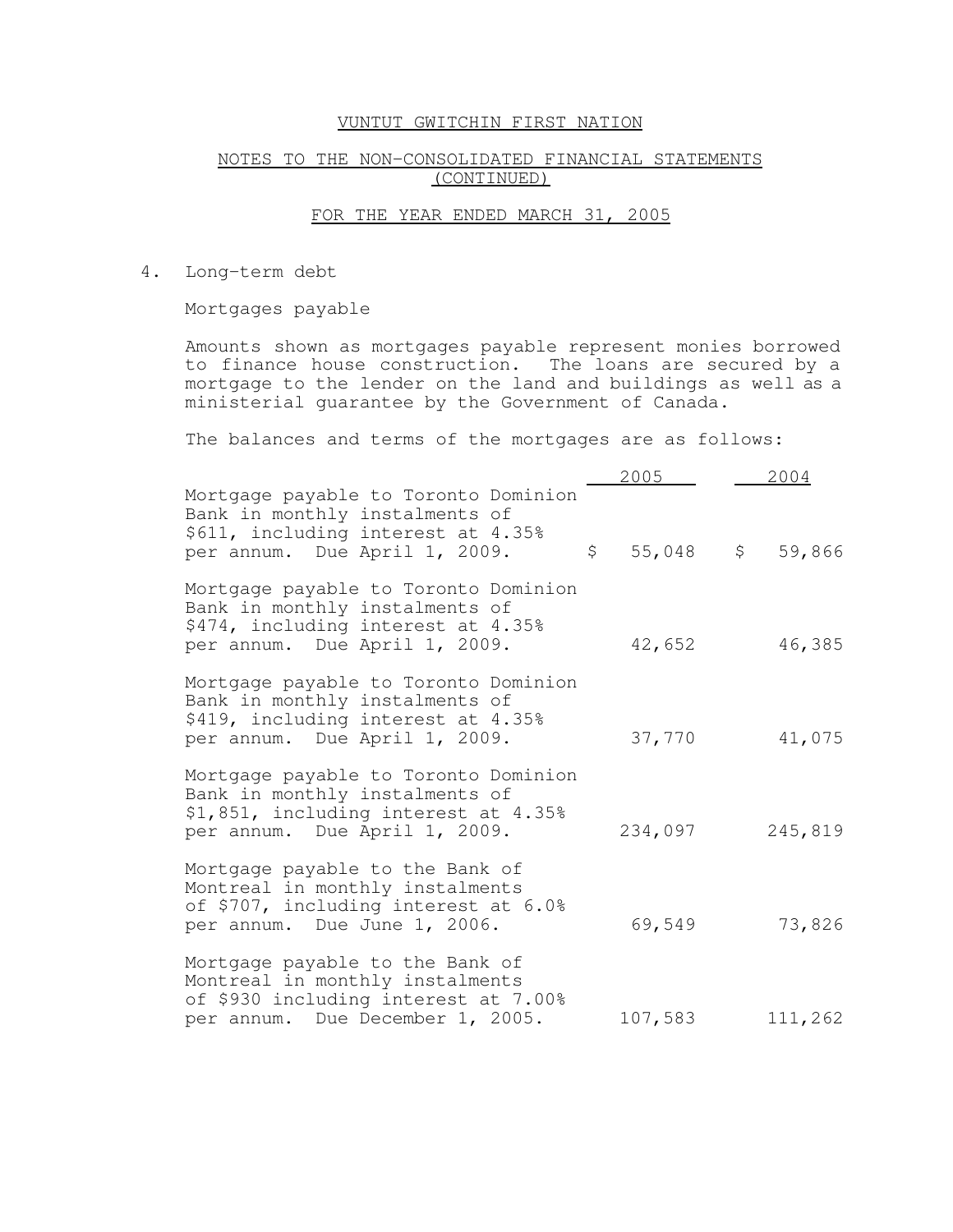# NOTES TO THE NON-CONSOLIDATED FINANCIAL STATEMENTS (CONTINUED)

# FOR THE YEAR ENDED MARCH 31, 2005

# 4. Long-term debt (continued)

| Mortgages payable (continued)                                                                                                                                                      | 2005        | 2004        |
|------------------------------------------------------------------------------------------------------------------------------------------------------------------------------------|-------------|-------------|
| Mortgage payable to the Bank of<br>Montreal in monthly instalments of<br>\$1,514, including interest at 7.00%<br>per annum. Due December 1, 2005.                                  | \$161,817   | \$168,682   |
|                                                                                                                                                                                    | 708,516     | 746,915     |
| Loans payable                                                                                                                                                                      |             |             |
| Loan payable to Toronto Dominion<br>Bank, payable in annual instalments<br>of \$300,000, due May, 2010, at an<br>interest rate of prime plus 1.00%.                                | 1,500,000   | 200,000     |
| Loan payable to Toronto Dominion<br>Bank in monthly instalments of<br>\$30,203, due November 3, 2005,<br>with interest at 8.75%. Secured<br>by assets of the compensation<br>fund. | 1,344,335   | 1,577,797   |
| Loan payable to Toronto Dominion<br>Bank in annual instalments of<br>\$36,176 due April 10, 2004, with<br>interest at 8.65%.                                                       |             | 36,170      |
|                                                                                                                                                                                    | 3,552,851   | 2,560,882   |
| Amount due within one year                                                                                                                                                         | 1,684,239   | 434, 313    |
|                                                                                                                                                                                    | \$1,868,612 | \$2.126.569 |

Principal repayments scheduled for the next five years are as follows:

| 2006 | – | \$1,684,239 |
|------|---|-------------|
| 2007 | – | 342,052     |
| 2008 | - | 344,323     |
| 2009 | - | 346,723     |
| 2010 | - | 349,260     |